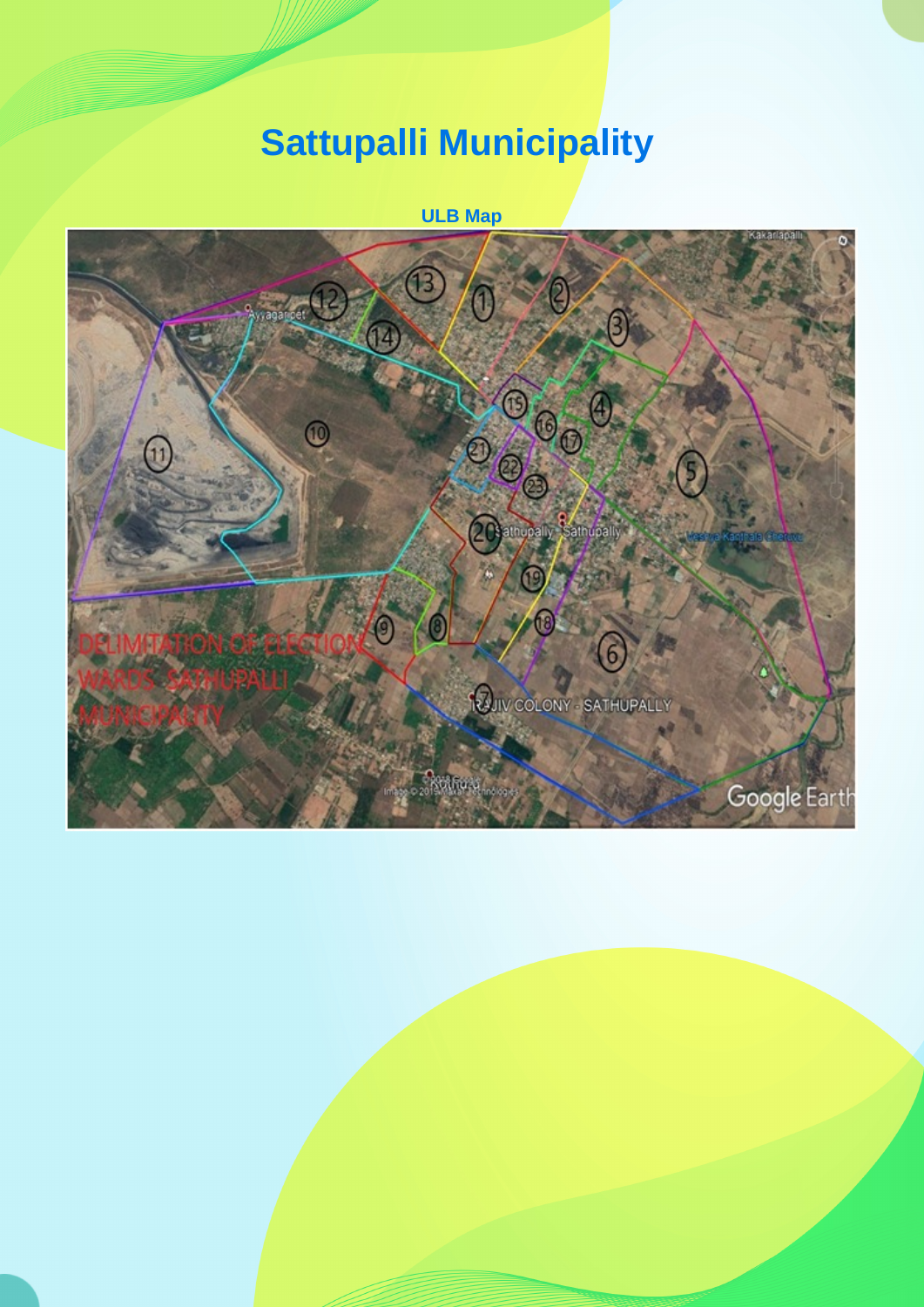| <b>PROFILE</b>           |                                                                                                            |  |  |  |  |  |
|--------------------------|------------------------------------------------------------------------------------------------------------|--|--|--|--|--|
| $\overline{\phantom{a}}$ | Corporation/Municipality Name Sattupalli, Dist: Khammam                                                    |  |  |  |  |  |
| $\overline{2}$           | Date of Constitution 2005 Extent (Sq.Kms) 19.14                                                            |  |  |  |  |  |
| 3                        | Population (2011) 32924, Present (estd) 38228                                                              |  |  |  |  |  |
| 3.1                      | S.Cs 4818, % 14.63 STs 2122, % 6.45                                                                        |  |  |  |  |  |
| 3.2                      | Voters 24766 : Male: 11862, Female 12904                                                                   |  |  |  |  |  |
| 3.3                      | No. of Households 9412                                                                                     |  |  |  |  |  |
| 3.4                      | No. of wards: 23                                                                                           |  |  |  |  |  |
| 4                        | Total no.of ward committee members 1380 ; Youth 345, Senior<br>Citizen 345 Women 345 & eminent persons 345 |  |  |  |  |  |
| 5                        | No.of SHGs 590, No. of SHG Members 5885, No. of SLF/ALFs 24, No. of<br>TLFs1, No. of PWD groups 15         |  |  |  |  |  |
| 5.1                      | SHG Bank linkage Target (Lakhs) 1100.50, Achievement (Lakhs) 1124.03                                       |  |  |  |  |  |
| 5.2                      | No. of Street Vendors 1932, Street vendors provided with bank linkage 5                                    |  |  |  |  |  |
| 6                        | TOTAL Number of PENSIONS 2227;                                                                             |  |  |  |  |  |
| 6.1                      | OAP (Nos). 633, 6.2. PWD pensions. 333, 6.3. Widow Pensions, 1082                                          |  |  |  |  |  |
| 6.2                      | Weavers pensions. 6, 6.5. Toddy tappers pensions. 0                                                        |  |  |  |  |  |
| 6.3                      | ART(AIDS) pensions: 0, 6.7. Filaria persons Nos. 0                                                         |  |  |  |  |  |
| 6.4                      | Financial Assistance to Beedi worker (Nos): 0                                                              |  |  |  |  |  |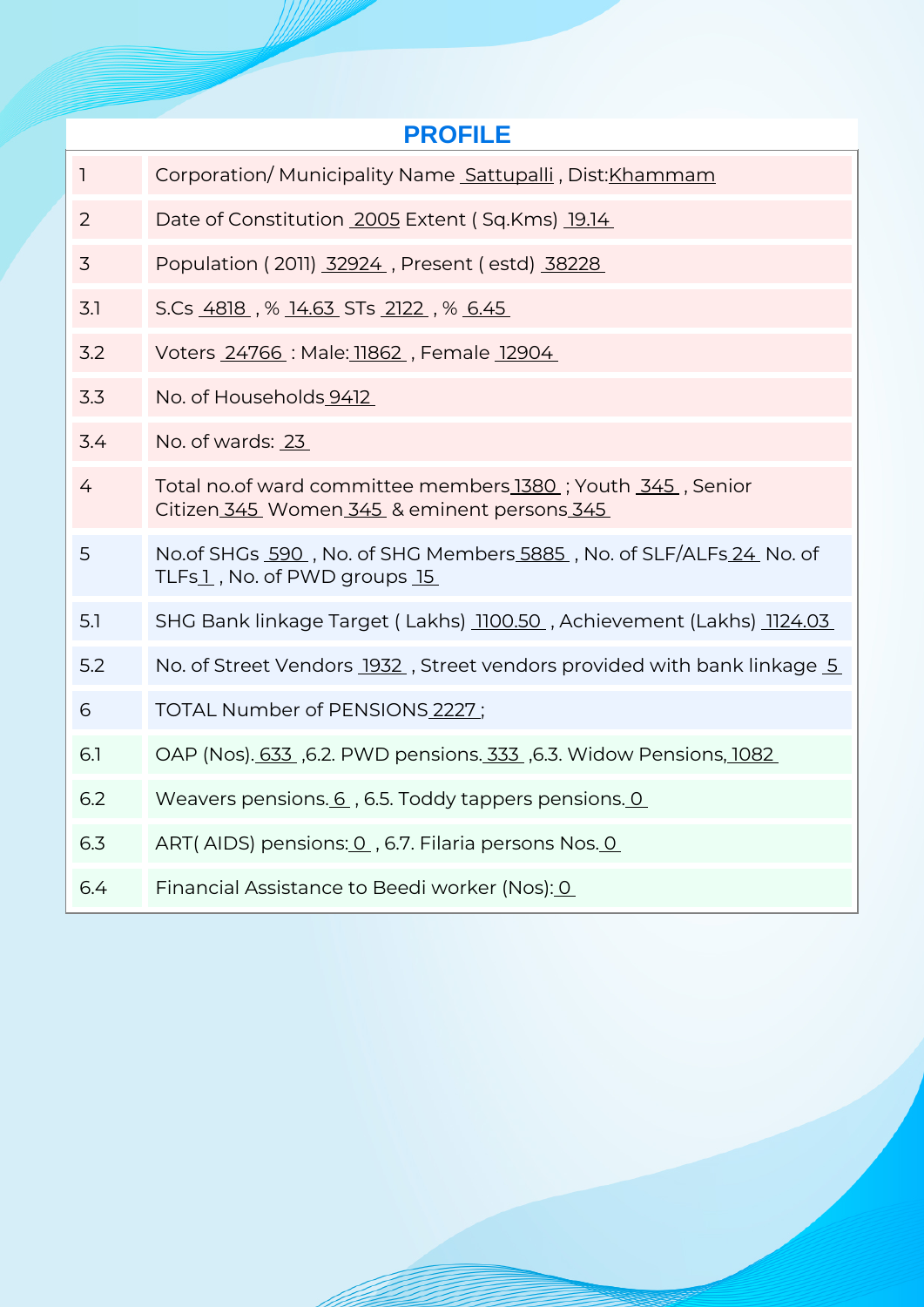| 6.5  | Financial Assistance to single women (Nos) 173                                                                                                                                                  |  |  |  |  |
|------|-------------------------------------------------------------------------------------------------------------------------------------------------------------------------------------------------|--|--|--|--|
| 7    | No. of Ration shops 11                                                                                                                                                                          |  |  |  |  |
| 7.1  | No. of Food Security cards (FSCs): 9100                                                                                                                                                         |  |  |  |  |
| 8    | Length of roads (in kms): 144 CC 124.00, BT 4.00, WBM 0.00,<br>Kachha 16.00                                                                                                                     |  |  |  |  |
| 9    | Total length of drains (in kms): CC 120.00, Masonary 4.00, Kachha 10.00<br>; Total <u>134</u>                                                                                                   |  |  |  |  |
| 10   | Source of water supply (specify); ground water                                                                                                                                                  |  |  |  |  |
| 10.1 | Total Length of water supply Distribution network (KMs) 90.00                                                                                                                                   |  |  |  |  |
| 10.2 | Total demand for water supply per day (MLD) 5.16                                                                                                                                                |  |  |  |  |
| 10.3 | Present supply of drinking water (MLD) 5.00, No. of water tap connections<br>5620                                                                                                               |  |  |  |  |
| 10.4 | No. of power bores 36, No. of hand 57                                                                                                                                                           |  |  |  |  |
| 10.5 | Details of Water Treatment Plants, area, ward No., capacity                                                                                                                                     |  |  |  |  |
| 11   | Whether having UGD facility (Yes/No) No., Total Length of UGD pipelines<br>(in Kms), _, No. of houses connected to UGD _ Whether having STP or Not<br>$\overline{N}$ , Capacity of STP (In MLD) |  |  |  |  |
| 12   | Total electrical poles: 4500, Poles having LED street lights 3479, No. of<br>CCMS boxes 108                                                                                                     |  |  |  |  |
| 13   | No. of Vaikuntadhamams 1, No. of Muslim Burial grounds 2, No. of<br>Christian Burial grounds 1 No. of Others 0                                                                                  |  |  |  |  |
| 14   | No. of Integrated Veg & Non Veg markets Complexes 0, Existing Veg<br>markets1, Existing Non- Veg arkets1                                                                                        |  |  |  |  |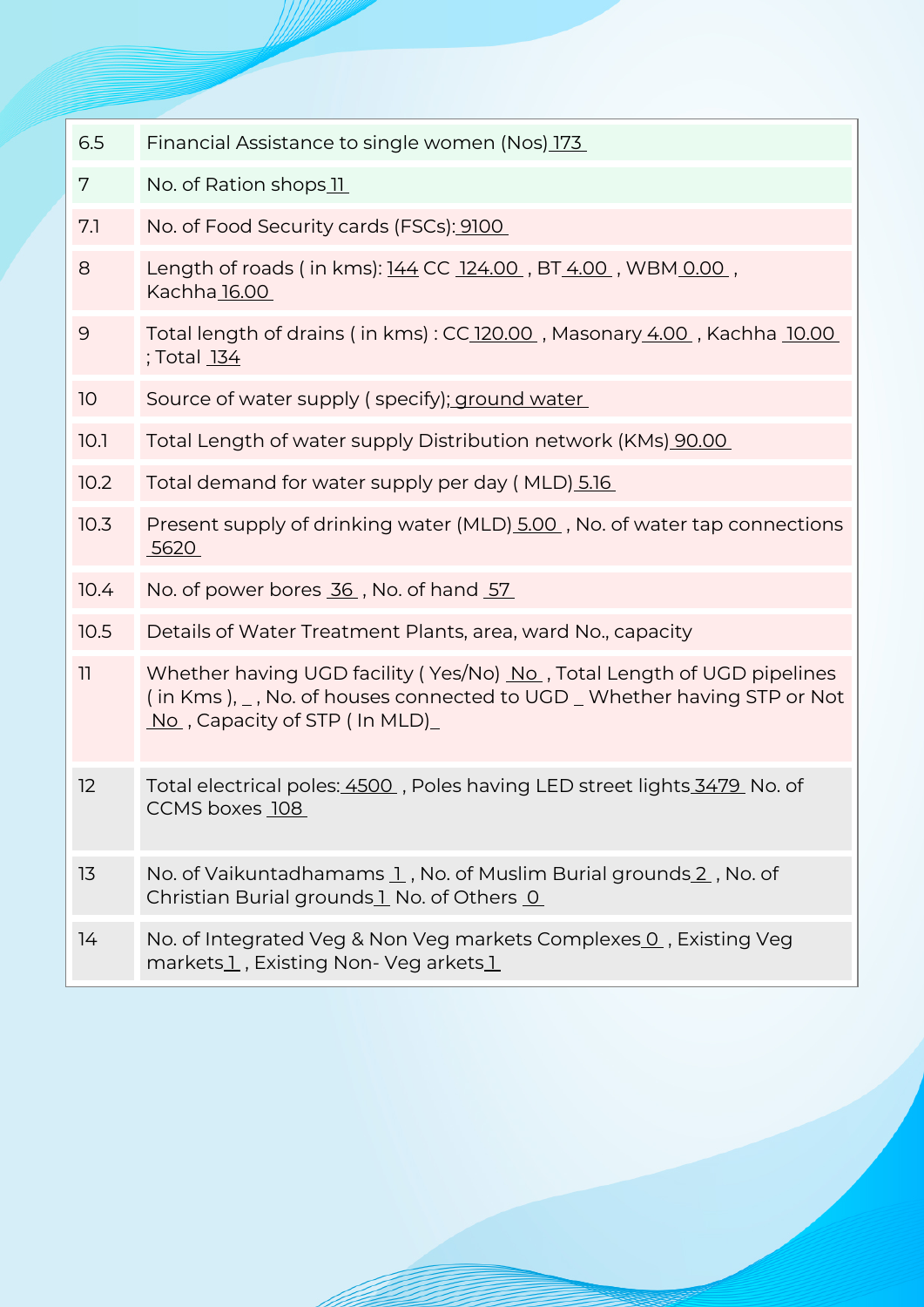| 15   | Total No. of open Gyms: 1                                                                                                                                                                                                                                                                  |  |  |  |
|------|--------------------------------------------------------------------------------------------------------------------------------------------------------------------------------------------------------------------------------------------------------------------------------------------|--|--|--|
| 16   | Total approved layouts: 5, Total No of Layout open spaces: 5 Extent (in<br>acres) 3.22                                                                                                                                                                                                     |  |  |  |
| 17   | Total No. of Parks 3, Total No. of Play grounds 1                                                                                                                                                                                                                                          |  |  |  |
| 18   | Government Institutions (Nos): 35                                                                                                                                                                                                                                                          |  |  |  |
| 18.1 | Schools 21, Primary Health Centers 1, Area Hospitals 1, District<br>Hospitals O, Medical Colleges O, Intermediate Colleges 6,<br>Engineering Colleges 0, Degree Colleges 6, Polytechnic College 0,<br>Universities 0, Research Institutes 0, Others (PI specify) 0, Anganvadis<br>$\Omega$ |  |  |  |
| 18.2 | Historical monuments (PI specify) nill in sathupalli, Places of Tourist<br>attraction (PI specify) nill in sathupalli                                                                                                                                                                      |  |  |  |
| 19   | No. of Water Bodies: 2                                                                                                                                                                                                                                                                     |  |  |  |
| 20   | No. of Street Vending Zones: Red Zone 3, Green Zone 11, Amber Zone 1                                                                                                                                                                                                                       |  |  |  |
| 21   | No. of Municipal Complexes 2, No. of shops in Complexes 46                                                                                                                                                                                                                                 |  |  |  |
| 22   | Total Community halls 4, No.of Mahila Swashakthi Bhavanalu 1                                                                                                                                                                                                                               |  |  |  |